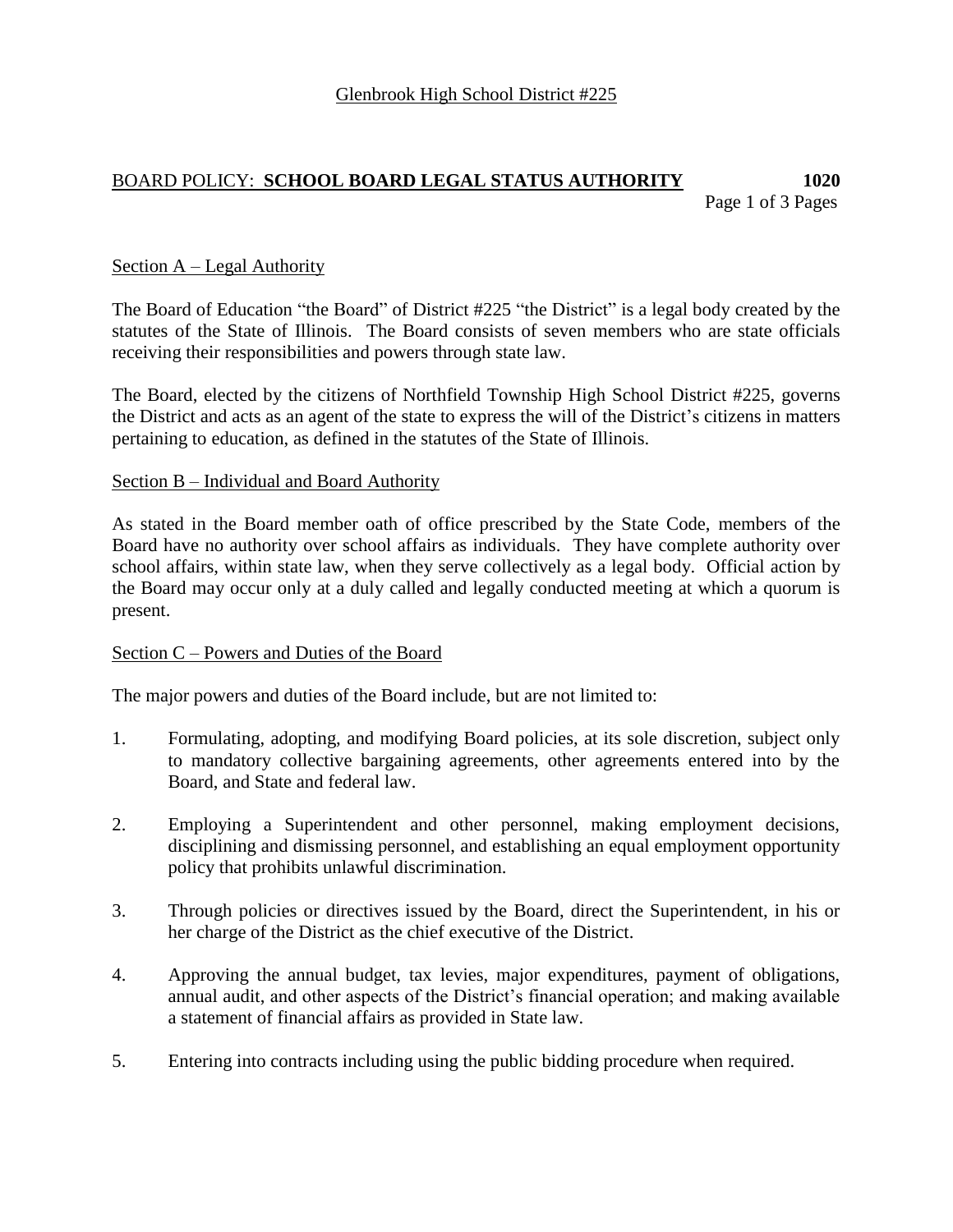# BOARD POLICY: **SCHOOL BOARD LEGAL STATUS AUTHORITY 1020**

## Section C – Powers and Duties of the Board (continued)

- 6. Indemnifying, protecting, and insuring against any loss or liability of the District, Board members, employees, and agents as provided or authorized by State law.
- 7. Providing, constructing, controlling, and maintaining adequate physical facilities; making school buildings available for use as civil defense shelters; and establishing a resource conservation policy.
- 8. Establishing an equal educational opportunities policy that prohibits unlawful discrimination.
- 9. Approving the curriculum, textbooks, and educational services.
- 10. Evaluating the educational program and approving School Improvement and District Improvement Plans.
- 11. Presenting the District report card and School report card(s) to parents/guardians and the community; these documents report District, School and student performance as required by state statute.
- 12. Establishing and supporting student discipline policies designed to maintain an environment conducive to learning, including deciding individual student discipline brought before it.
- 13. Establishing attendance units (schools) within the District and assigning students to the schools.
- 14. Establishing the school year and calendar.
- 15. Requiring a moment of silence to recognize veterans during any type of school event held at a District school on November 11.
- 16. Entering into joint agreements with other boards and other governmental agencies to establish cooperative educational programs or to provide educational facilities.
- 17. Complying with requirements in the Abused and Neglected Child Reporting Act. Specifically, each individual Board member must, if an allegation is raised to the member during an open or closed Board meeting that a student is an abused child as defined in the Act, bring to the attention of the Board to direct the Superintendent or other equivalent school administrator to comply with the Act's requirements concerning the reporting of child abuse.
- 18. Communicating the schools' activities and operations to the community and representing the needs and desires of the community in matters pertaining to the District.